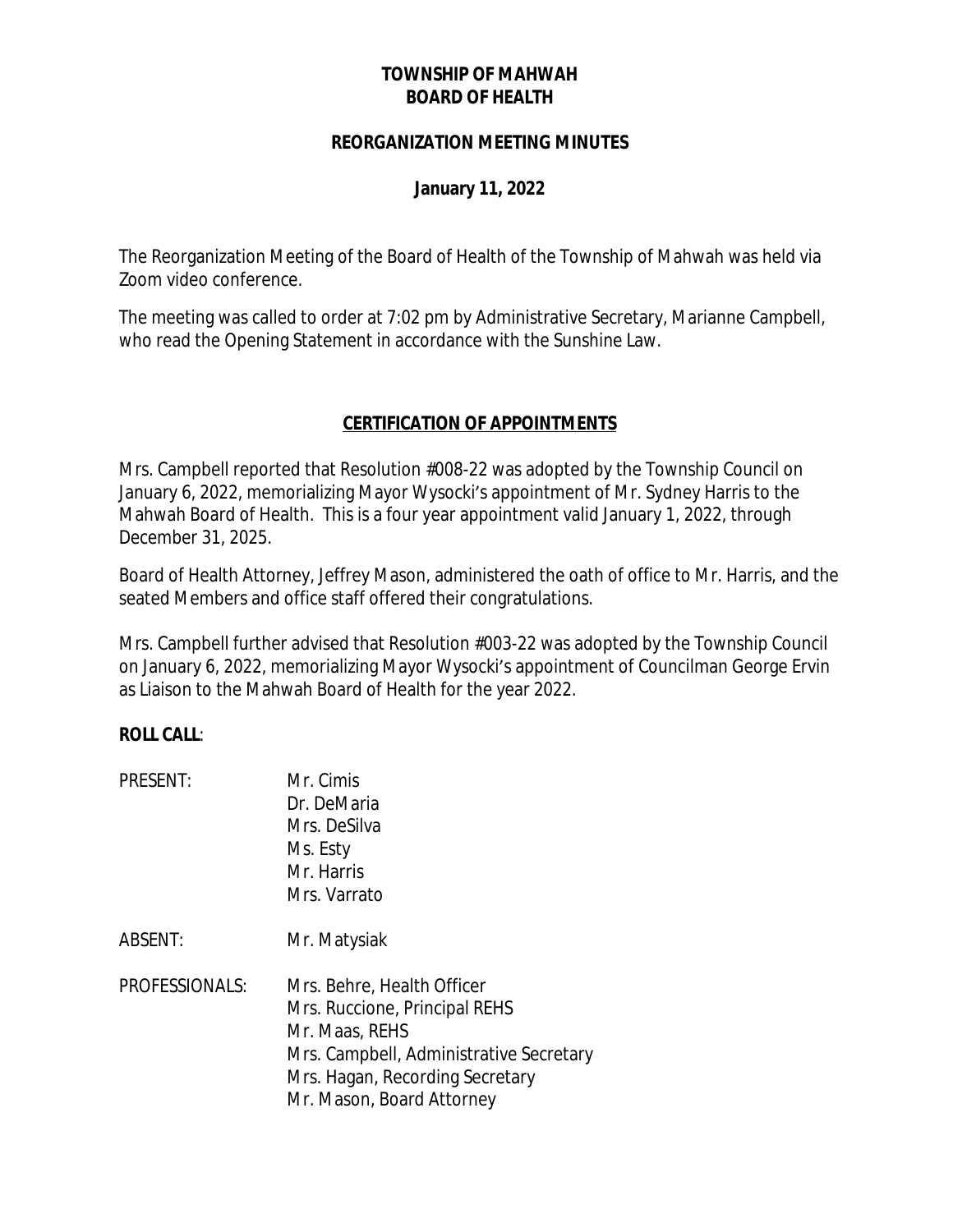## **NOMINATION OF OFFICERS JANUARY 1, 2022 - DECEMBER 31, 2022**

### **PRESIDENT:**

Mrs. DeSilva motioned to accept the nomination of Mr. Cimis to the office of President. A second to the motion was offered by Dr. DeMaria. There being no further nominations, the Secretary cast one vote in favor of electing **Mr. Cimis as President**.

### **FIRST VICE-PRESIDENT:**

Dr. DeMaria motioned to accept the nomination of Mr. Matysiak to the office of First Vice-President. A second to the motion was offered by Mr. Harris. There being no further nominations, the Secretary cast one vote in favor of electing **Mr. Matysiak as First Vice-President**.

### **SECOND VICE-PRESIDENT**:

Mr. Harris motioned to accept the nomination of Dr. DeMaria to the office of Second Vice-President. A second to the motion was offered by Mr. Cimis. There being no further nominations, the Secretary cast one vote in favor of electing **Dr. DeMaria as Second Vice-President.**

**Due to internet/streaming difficulties experienced by President Cimis, Mrs. Campbell continued the meeting at the behest of Second Vice-President, Dr. DeMaria.**

### **STANDING COMMITTEES**

Mrs. Campbell announced the Chairs and Co-Chairs of the Board Committees for **2022**:

| <b>COMMITTEE</b>            | <b>CHAIRPERSON</b> | <b>CO-CHAIRPERSON</b> |
|-----------------------------|--------------------|-----------------------|
| Administration and Finance  | Mr. Harris         | Mr. Cimis             |
| <b>Environmental Health</b> | Dr. DeMaria        | Mrs. DeSilva          |
| <b>Public Information</b>   | Mrs. Varrato       | Mr. Cimis             |
| <b>Residential Health</b>   | Mrs. DeSilva       | Mrs. Matysiak         |
| Sunshine Committee          | Mrs. Varrato       | Mr. Matysiak          |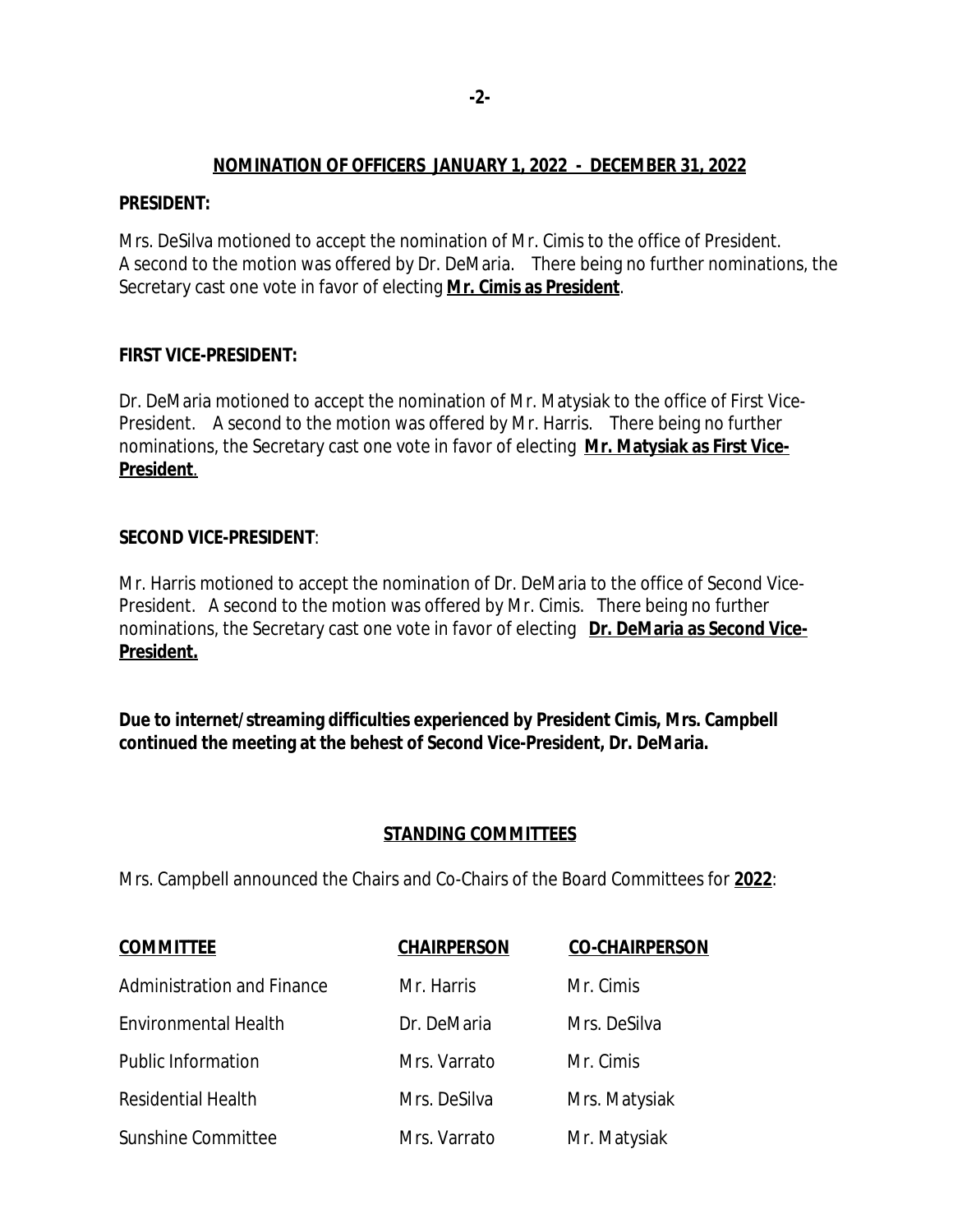#### **Administration and Finance**

| <b>Procedures</b> | <b>Budgets</b>          | Ordinances |
|-------------------|-------------------------|------------|
| Procurement       | Personnel               | Legal      |
| <b>Facilities</b> | <b>Vital Statistics</b> |            |

#### **Environmental Health**

Occupational Health and Safety **Air Pollution** Animal Control and Inoculation Weed Control Insect and Rodent Control Sewage Disposal – Public and Private Food Sanitation Youth Camp Sanitation and Safety Standards Recreational Bathing Facility- Health and Safety Standards

#### **Public Information**

Press Releases Mailings Handouts and Leaflets Advertisements Posters Website

#### **Residential Health**

Child Health Conference **Public Health Nursing** Adult Health Consultation Programs Immunization Programs Health Education Programs Tobacco Control

#### **Sunshine Committee**

Deciding and acting upon matters of need regarding Board and Staff Members.

### **RESOLUTIONS**

A motion to waive the reading of Resolutions 2022-01, 2022-02, and 2022-03 and 2022-04 was made by Mrs. DeSilva, seconded by Mrs. Varrato and, unanimously carried.

#### **Resolution #2022-01: 2022 Staff Appointments**

Introduced: Mr. Harris Second: Dr. DeMaria Roll Call: 6 Ayes, 1 Absent

Motion carries.